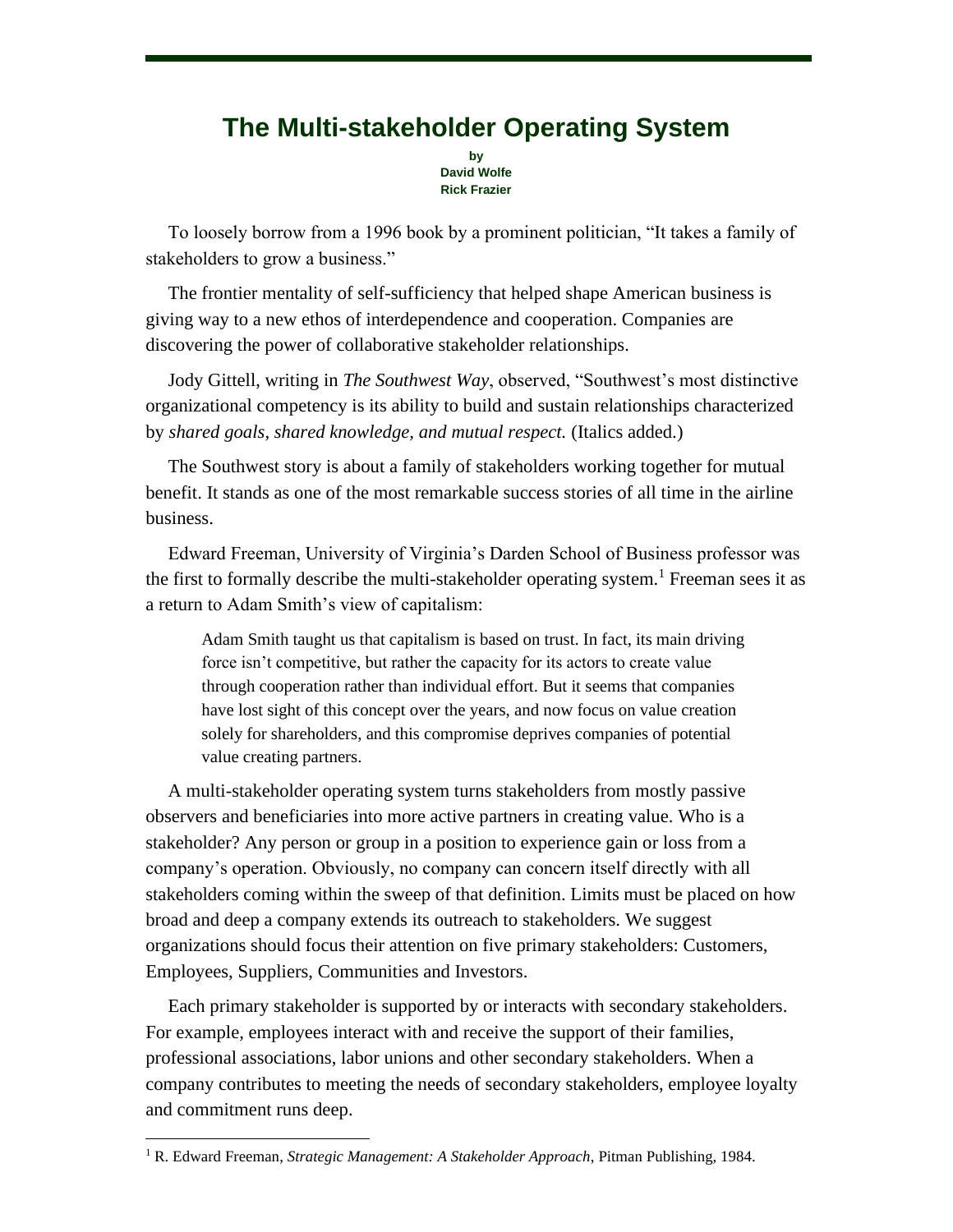Secondary stakeholders can play a critical role in a company's success. For example, labor unions helped bring Harley-Davidson back from the edge of bankruptcy in the early 1980s. A decade of bungled management, declining quality and poor marketing nearly ended Harley's days. In 1981, 13 senior Harley executives believing they could turn the company around bought it from AMF. Harley's newly constituted team brought employees' labor unions into the salvation process. One of the unions' most important roles was restoring worker confidence in Harley's management and motivating them to work harder and smarter for *their* company.

The successful execution of a multi-stakeholder management system depends on committed stakeholder engagement. Having this commitment is not a company birthright. It is the result of intentionally managed processes that bring all primary stakeholder groups together on common ground for mutual benefit.

At its most productive expression, stakeholder engagement achieves *concinnity—*an ancient English noun meaning, "a skillful blending of the parts, creating an elegant harmony. When all players work in harmony, each player is both more productive and better compensated.

The uniting objective is to optimize benefits that flow from the company to stakeholders, and back to the company from stakeholders. High value outcomes of this stakeholder engagement process include, risk reduction, increased business opportunities and a steady flow of social capital:

- *Risk reduction*. Active stakeholder engagement gives a company access to a network of listening posts. These listening posts provide early notice of potential and emerging problems. Information gained from this network covers a wide spectrum of issues, from customers and employee issues to environmental issues and governance concerns of shareholders. Stakeholder listening posts enables a company to see problems and take action before they turn into major crises.
- *Increased business opportunities.* Stakeholder engagement will inevitably reveal new business opportunities. Google understands this. Google system and business development employees *must* devote 20 percent of their time to projects of *their own* choosing. Google assumes that when given time and the opportunity to innovate, employees will come up with new revenue sources that might be overlooked in a traditional operating environment. This approach was the genesis of the highly profitable AdSense program. Google's gross ad revenues rose to more than \$4 billion annually after giving website operators and bloggers a stake in ad revenues.
- *Steady flow of social capital.* Social capital refers to a company's networks, cultural norms and the social trust it has earned from each stakeholder group. Despite the high value of social capital, it resists economic quantification.